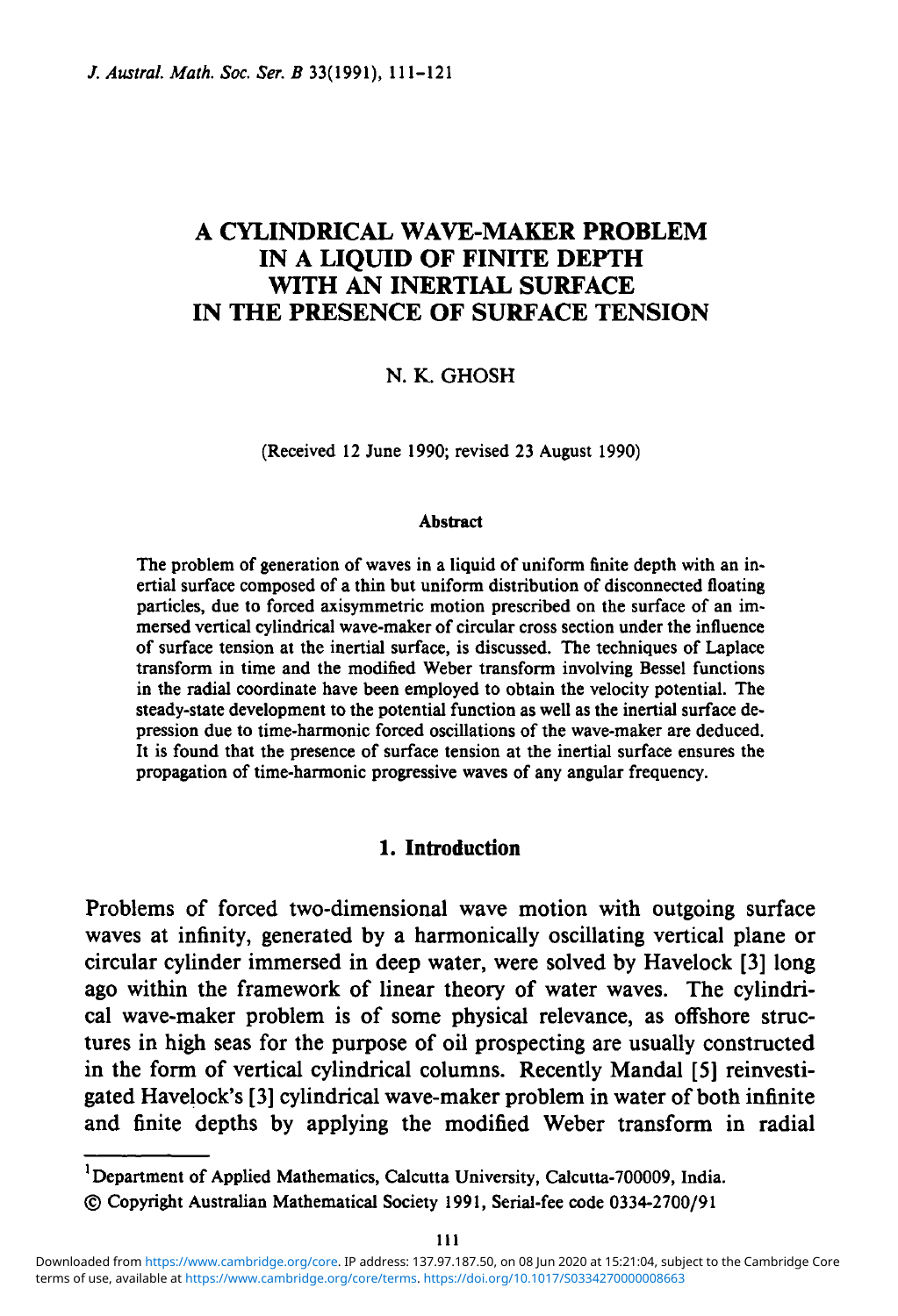coordinate. Earlier Rhodes-Robinson [9] extended this problem, making allowance for surface tension at the free surface, wherein the unique solution of the boundary-value problem for a time-harmonic velocity potential describing the motion was obtained by assuming the free-surface slope at the wave-maker to be a time-harmonic oscillation of prescribed amplitude. The condition at the edge where the free surface meets the obstacles was first assumed by Evans [1, 2] while considering transmission and reflection of incoming progressive waves by a vertical barrier and forced waves due to the heaving waves by a vertical barrier and forced waves due to the heaving motion of a half immersed circular cylinder in deep water. However, this type of edge condition may not be realistic and is a matter of considerable research interest in recent times (cf. Hocking [4] and others).

Problems concerning generation of surface waves in a liquid covered by an inertial surface composed of a thin uniform distribution of noninteracting floating materials (e.g. broken ice, unstretched mat) were considered recently in a number of papers [6-8, 9-11]. Rhodes-Robinson [10] also mentioned how the plane vertical wave-maker problem can be solved for a liquid with an inertial surface. Using a Laplace transform in time, the associated initialvalue problem was reduced to a boundary-value problem for the transformed potential function. Then Green's integral theorem was applied to a suitably defined Green's function and this transformed potential to solve the problem. However, the cylindrical wave-maker problem in a liquid with an inertial surface cannot be solved by this method. For a liquid of both infinite and finite uniform depths, this problem was solved by Mandal and Kundu [7, 8] by employing the modified Weber transform, after taking Laplace transform in time.

In the present paper, we consider the cylindrical wave-maker problem in a liquid of uniform finite depth with an inertial surface in the presence of surface tension, wherein the edge condition is assumed to be similar to that used by Rhodes-Robinson [10] for a vertical wave-maker. The edge condition assumed in [10], although not physically realistic, is used here to demonstrate mathematically how the known solution of the cylindrical wave-maker problem for a liquid of finite depth with a free surface in the presence of surface tension considered in [9] can be extended to a liquid with an inertial surface. A modified Weber transform used earlier in [5, 7] has been employed herein to obtain the transformed potential function after taking Laplace transform in time. Laplace inversion then produces the velocity potential. For the consideration of time-harmonic case we assume that the wave-maker and the prescribed inertial surface slope at the wave-maker have the same frequency. The steady-state development to the potential function and the inertial surface depression are obtained by following a procedure used in [10]. It is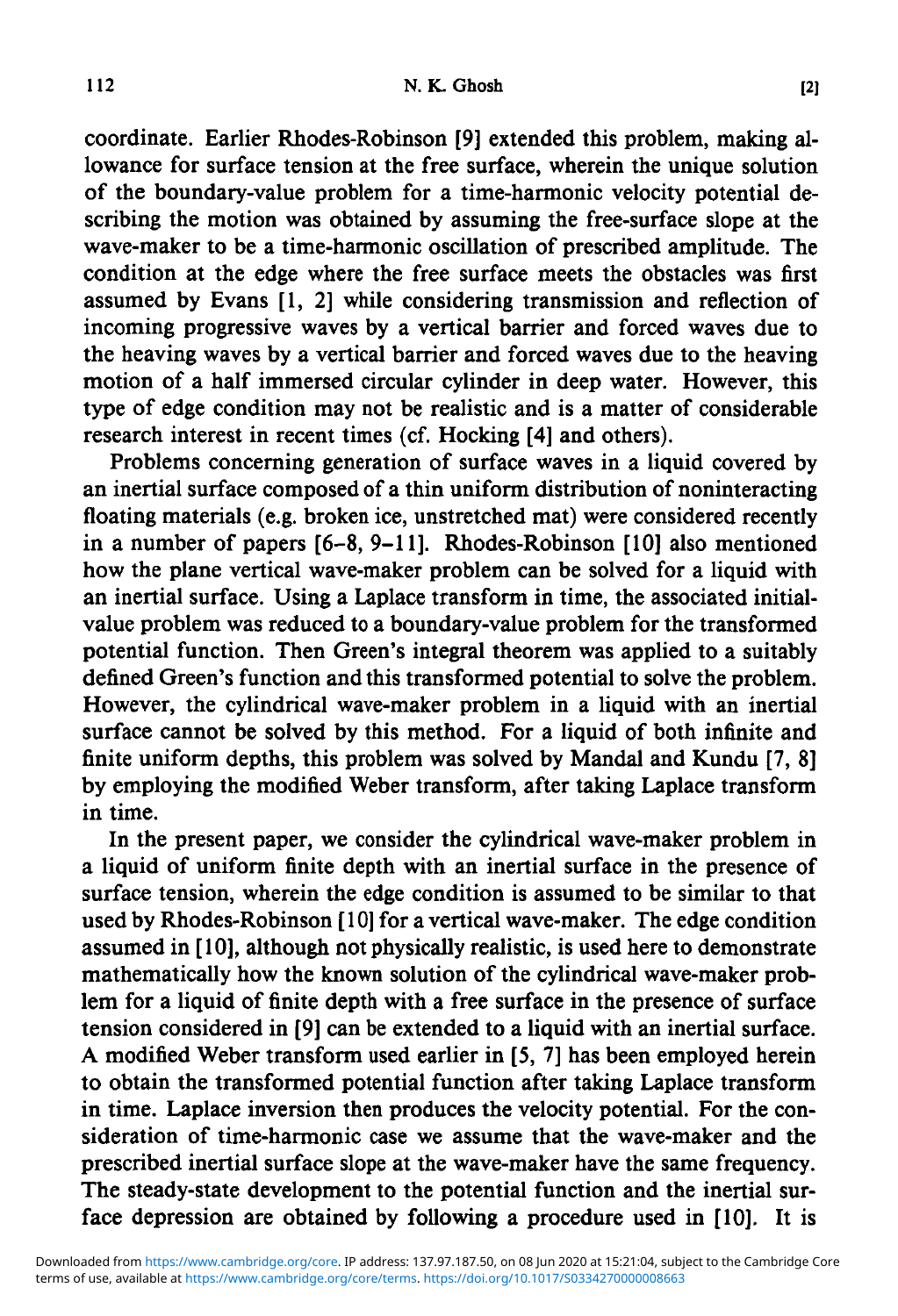observed that the time-harmonic progressive waves generated by the wavemaker will propagate for any frequency at a large distance from it. When the surface density of the floating materials is made equal to zero, results for a liquid with a free surface are recovered. Putting  $M = 0$ , results for a liquid with an inertial surface can also be deduced.

### **2. Statement and formulation of the problem**

We formulate the problem for irrotational motion under the action of both gravity g and surface tension T, say, of a liquid of density  $\rho$  whose surface is covered by an inertial surface composed of a thin uniform distribution of disconnected floating matter of area density  $\rho \varepsilon$ . The case  $\varepsilon = 0$  corresponds to a liquid with a free surface. The normal fluid velocity on the surface of an immersed vertical circular cylindrical wave-maker extended throughout the depth of the liquid is supposed to be prescribed, and is both time and depth dependent. We choose a cylindrical coordinate system  $(r, \theta, y)$  in which the  $\nu$ -axis is taken vertically downwards and is the axis of the cylindrical wave-maker with radius '*a*' and the plane  $y = 0$ ,  $r > a$  is the undistributed position of the inertial surface.

The motion of the liquid is axisymmetric, as the normal fluid velocity on the surface of the wave-maker is uniform in  $\theta$ . Since the motion starts from rest, it is irrotational and can be described by a velocity potential  $\varphi(r, y; t)$ satisfying the Laplace's equation

$$
\varphi_{rr} + \frac{1}{r} \varphi_r + \varphi_{yy} = 0, \qquad a < r < \infty, \ 0 < y < h. \tag{2.1}
$$

If the inertial surface has depression  $\zeta(r, t)$  from the equilibrium position, assuming linear theory, the joint boundary conditions relating to  $\varphi$  and  $\zeta$ are the kinematic condition

$$
\varphi_{v} = \zeta_{t} \quad \text{on } v = 0 \tag{2.2}
$$

and the inertial surface condition

$$
\frac{\partial^2}{\partial t^2}(\varphi - \varepsilon \varphi_y) - g \varphi_y - \frac{T}{\rho} \varphi_{yyy} = 0, \quad \text{on } y = 0.
$$
 (2.3)

The condition at the wave-maker is

$$
\varphi_r = U_1(y, t)H(t) \quad \text{on } r = a \tag{2.4}
$$

where  $H(t)$  is the Heaviside unit step function and the bottom condition is

$$
\varphi_{v} = 0, \quad \text{on } v = h. \tag{2.5}
$$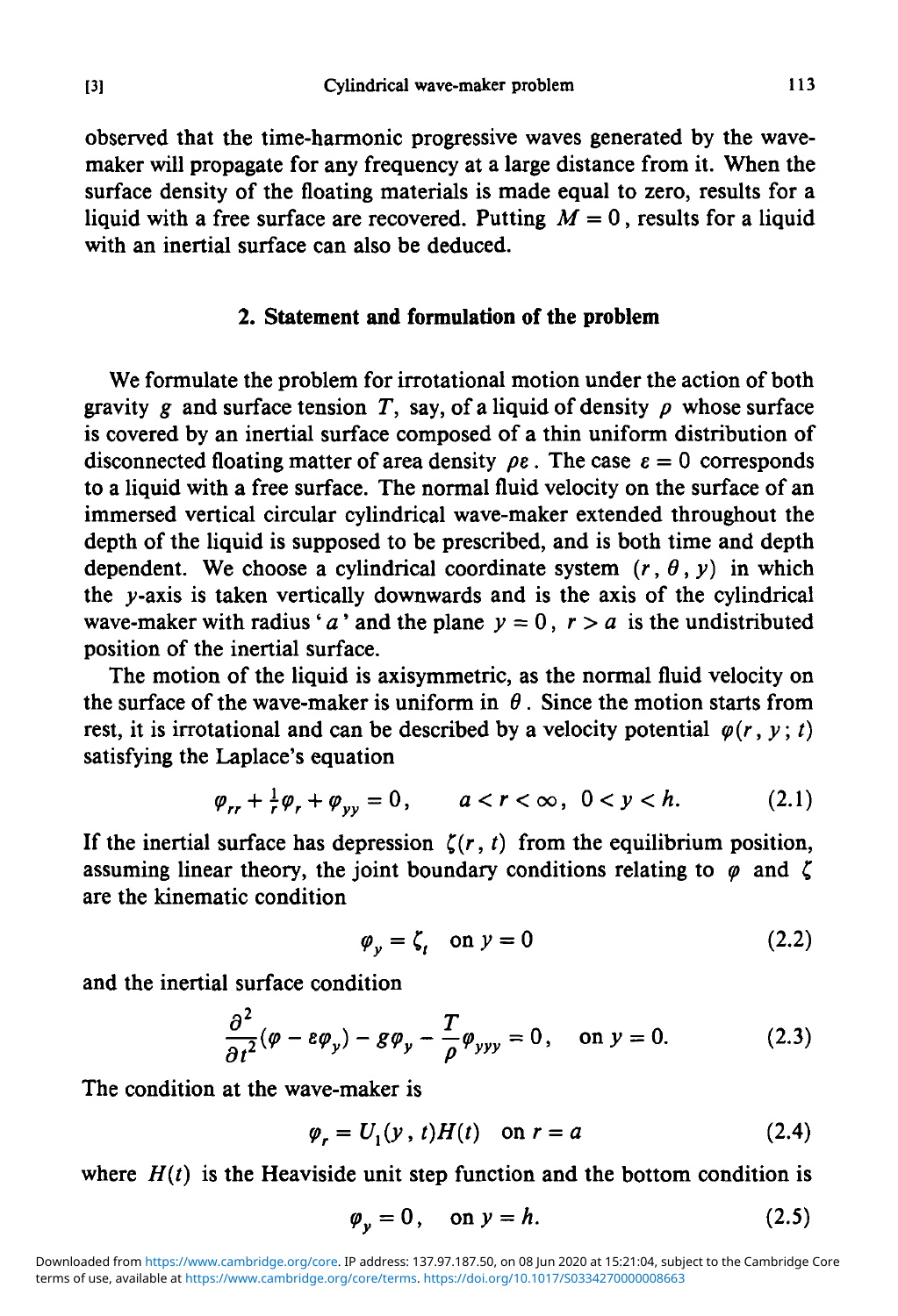The initial conditions (cf. [10]) are

$$
\frac{\partial}{\partial t}(\varphi - \varepsilon \varphi_y) = \varphi - \varepsilon \varphi_y = 0 \quad \text{at } t = 0, \ \ y = 0,
$$
 (2.6)

and lastly the edge condition describing the inertial surface slope at the wavemaker (cf. [10]) is

$$
\varphi_{ry}(a+, 0, t) = \pi \lambda'(t) \qquad (2.7)
$$

which is obtained from (2.2) after assuming  $\zeta_r(a, t) = \pi \lambda(t)$  where  $\lambda(t)$  is prescribed.

Let  $\overline{\varphi}(r, y; p)$  be the Laplace transforms of  $\varphi(r, y; t)$  defined by

$$
\overline{\varphi} = \int_0^\infty \varphi e^{-pt} dt \qquad (p > 0), \qquad (2.8)
$$

Then  $\bar{\varphi}$  satisfies the following boundary value problem:

$$
\overline{\varphi}_{rr} + \frac{1}{r} \overline{\varphi}_r + \overline{\varphi}_{yy} = 0, \qquad a < r < \infty, \quad 0 < y < h,
$$
  
\n
$$
p^2 \overline{\varphi} - (g + \varepsilon p^2) \overline{\varphi}_y - \frac{T}{\varphi} \overline{\varphi}_{yyy} = 0, \qquad \text{on } y = 0,
$$
  
\n
$$
\overline{\varphi}_r = \overline{U}_1(y; p) \quad \text{on } r = a,
$$
  
\n
$$
\overline{\varphi}_y = 0 \quad \text{on } y = h,
$$
  
\n
$$
\overline{\varphi}_{ry}(a+, 0, p) = \pi p \overline{\lambda}(p)
$$
\n(2.9)

where  $\overline{U}_1$  and  $\overline{\lambda}_1$  are the Laplace transform of  $U_1(y, t)$  and  $\lambda(t)$  respectively.

#### **3. Solution by Weber transform**

To solve the boundary value problem (2.9) we note that a suitable transform formula in  $(a, \infty)$  is to be used for removing the operator  $\frac{\partial^2}{\partial a^2} + \frac{1}{b} \frac{\partial}{\partial b}$ in the first equation of (2.9) when  $\bar{\varphi}$ , is prescribed. This can be achieved if we use the Weber transform of a function  $g(r)$  given in  $(a, \infty)$ , defined by

$$
\overline{g}(\xi) = \int_{a}^{\infty} r A(r, \xi) g(r) dr \qquad (3.1)
$$

while the inverse transform formula is

$$
g(r) = \int_0^\infty \frac{\overline{g}(\xi)\xi A(r,\xi)d\xi}{J_1^2(a\xi) + Y_1^2(a\xi)}\tag{3.2}
$$

where

$$
A(r,\xi) = J_1(a\xi)Y_0(r\xi) - J_0(r\xi)Y_1(a\xi),
$$
\n(3.3)

 $J_n$ ,  $Y_n$  ( $n = 0, 1$ ) being the Bessel functions of the first and second kinds respectively.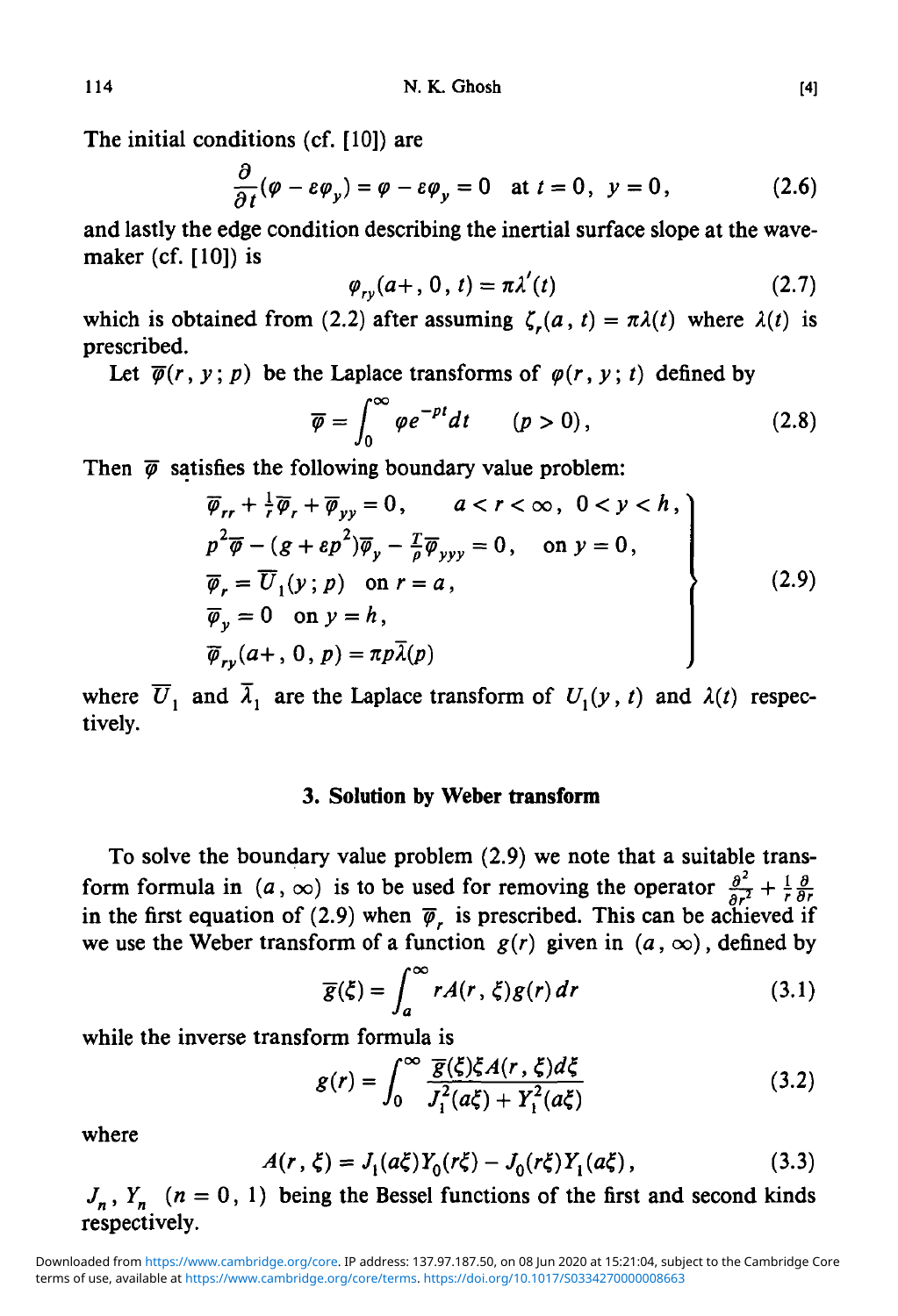The proof of (3.1) and (3.2) under suitable conditions imposed on  $g(r)$ , follows in the same manner as that given in [12] (where the Bessel functions of the same order  $\nu > -\frac{1}{2}$  are used). This form of Weber transform has been used in [5,7] in connection with a cylindrical wave-maker problem in a deep liquid.

Let  $\Psi(\xi, \nu)$  be the Weber transform of  $\overline{\varphi}(r, \nu)$  as defined by (3.1), then  $\Psi(\xi, y)$  satisfies

$$
\frac{d^2\Psi}{dy^2} - \xi^2 \Psi = \frac{2}{\pi \xi} \overline{U}_1(y, p), \qquad 0 < y < h,
$$
  
\n
$$
p^2 \Psi - (g + \epsilon p^2 + T_0 \xi^2) \Psi_y - 2T_0 p \overline{\lambda}(p) / \xi = 0, \quad \text{on } y = 0
$$
\n(3.4)

where  $T_0 \equiv T/\rho$  and  $\Psi_y = 0$  on  $y = h$ . The solution of the BVP (3.4) is obtained as

$$
\Psi(\xi, y) = -\frac{2}{\pi} \left[ \int_0^h G(y, s) \left\{ \frac{\overline{U}_1(s, p)}{\xi} + \xi C(p) \right\} ds - \frac{C(p)}{\xi} \right] \tag{3.5}
$$

where  $C(p) = \pi T_0 \overline{\lambda}(p)/p$  and  $G(y, s)$  is the associated Green's function given by

$$
G(y, s) = \frac{\cosh \xi (h - s)}{\xi} \left[ \frac{p^2 \sinh \xi y + \xi (g + \varepsilon p^2 + T_0 \xi^2) \cosh \xi h}{p^2 \cosh \xi h + \xi (g + \varepsilon p^2 + T_0 \xi^2) \sinh \xi h} \right], \quad 0 < y < s \tag{3.6}
$$

For  $0 < s < y$ , we interchange y and s in the expression (3.6). Using the inverse Weber transform of (3.5) as defined by (3.2) we obtain after simplification

$$
\overline{\varphi}(r, y; p) = -\frac{2}{\pi} \int_0^{\infty} \frac{A(r, \xi)}{J_1^2(a\xi) + Y_1^2(a\xi)}
$$
\n
$$
\times \left[ \left\{ \frac{\sinh \xi y + \varepsilon \xi \cosh \xi y}{D(\xi)} + \frac{\mu^2 \cosh \xi (h - y)}{D(\xi) \sinh \xi h (p^2 + \mu^2)} \right\} \right]
$$
\n
$$
\cdot \left\{ \int_0^h \frac{\cosh \xi (h - s) \overline{U}_1(s, p) ds}{\xi} + C(p) \sinh \xi h \right\} - C(p) \right] d\xi,
$$
\n
$$
0 < y < s
$$
\n(3.7)

where

$$
D(\xi) \equiv \cosh \xi h + \varepsilon \xi \sinh \xi h, \qquad M \equiv T_0 / g ,
$$
  

$$
\mu^2 \equiv \frac{g\xi(1 + M\xi^2)\sinh \xi h}{D(\xi)}.
$$
 (3.8)

terms of use, available at [https://www.cambridge.org/core/terms.](https://www.cambridge.org/core/terms) <https://doi.org/10.1017/S0334270000008663> Downloaded from [https://www.cambridge.org/core.](https://www.cambridge.org/core) IP address: 137.97.187.50, on 08 Jun 2020 at 15:21:04, subject to the Cambridge Core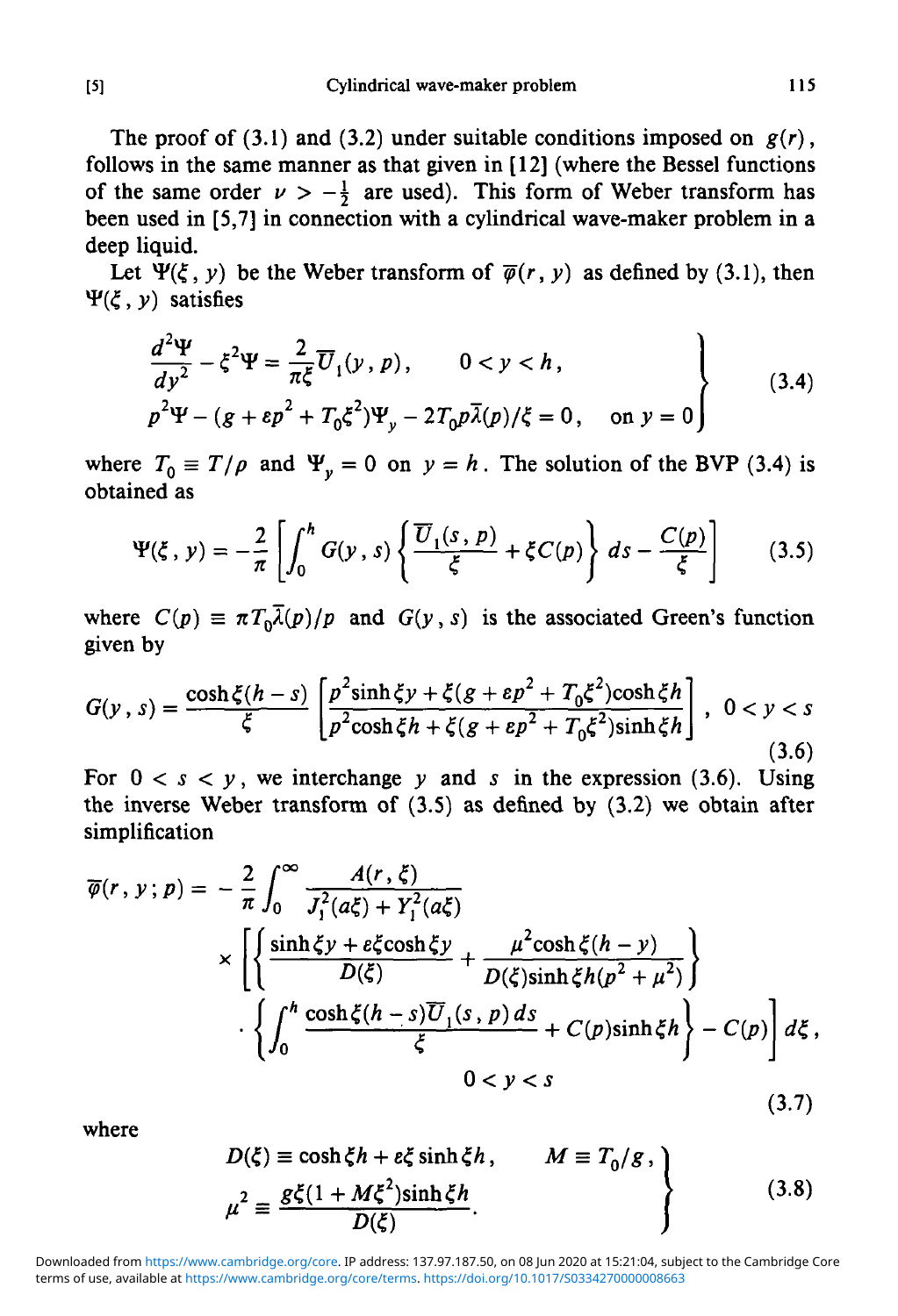Replacing the Bessel functions involved in (3.7) in terms of the Hankel functions and taking Laplace inversion we obtain

$$
\varphi(r, y; t)
$$
\n
$$
= -\frac{1}{\pi i} \int_0^\infty B(r, \xi) \left[ \frac{\sinh \xi y + e\xi \cosh \xi y}{D(\xi)} \left\{ \int_0^h \frac{\cosh \xi (h - s) \overline{U}_1(s, t)}{\xi} ds \right\} \right. \\
\left. + C_1(t) \sinh \xi h \right\}
$$
\n
$$
+ \frac{\mu \cosh \xi (h - y)}{\xi D(\xi) \sinh \xi h} \int_0^h \cosh \xi (h - s) \left\{ \int_0^t U_1(s, \tau) \sin \mu (t - \tau) d\tau \right\} ds
$$
\n
$$
+ \pi T_0 \mu \frac{\cosh \xi (h - y)}{D(\xi)} \left\{ \int_0^t \sin \mu (t - \tau) d\tau \int_0^\tau \lambda(\alpha) d\alpha \right\} - C_1(t) \right] d\xi,
$$
\n
$$
0 < y < s,
$$
\n(3.9)

where

$$
B(r, \xi) \equiv \frac{H_0^{(1)}(r\xi)}{H_1^{(1)}(a\xi)} - \frac{H_0^{(2)}(r\xi)}{H_1^{(2)}(a\xi)},
$$
  
\n
$$
C_1(t) \equiv \pi T_0 \int_0^t \lambda(\tau) d\tau.
$$
 (3.10)

Equation (3.9) is the general result for the potential function due to a vertical cylindrical wave-maker with outward normal fluid velocity  $U_1(y, t)$  prescribed on its boundary together with a suitable prescribed downward inertial surface slope  $\pi \lambda(t)$  at the wave-maker. The inertial surface depression at any time is obtained as

$$
\zeta(r, t) = \frac{1}{g} \frac{\partial}{\partial t} (\varphi - \varepsilon \varphi_y)(r, 0; t)
$$
 (3.11)

where  $\varphi$  is given by (3.9).

### **4. Time-harmonic case and steady-state development**

For the time-harmonic case, we put  $U_1(y, t) = U(y) \sin \sigma t$  and  $\lambda(t) =$  $\sin \sigma t$  (cf. [10]) in (3.9), then (3.9) becomes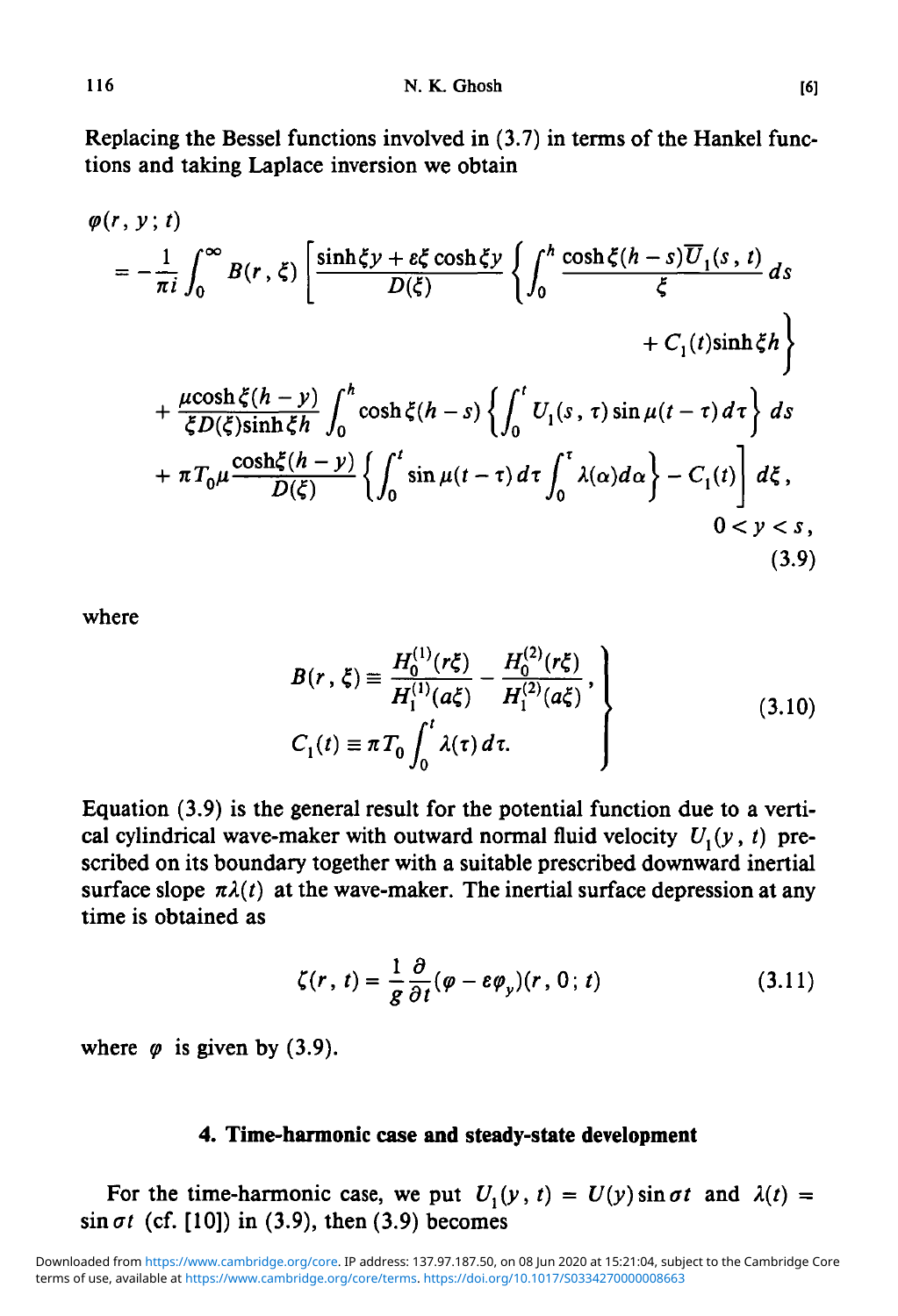$$
\varphi(r, y; t)
$$
\n
$$
= -\frac{1}{\pi i} \int_0^\infty B(r, \xi) \left[ \frac{\sinh \xi y + \varepsilon \xi \cosh \xi y}{D(\xi)} \left\{ \frac{a(\xi) \sin \sigma t}{\xi} + C_2(t) \sinh \xi h \right\} + a(\xi) \frac{\mu \cosh \xi (h - y)}{\xi D(\xi) \sinh \xi h} \frac{\mu \sin \sigma t - \sigma \sin \mu t}{\mu^2 - \sigma^2} + \frac{\pi T_0}{\sigma} \frac{\cosh \xi (h - y)}{D(\xi)} \left\{ 1 + \frac{\sigma^2 \cos \mu t - \mu^2 \cos \sigma t}{\mu^2 - \sigma^2} \right\} - C_2(t) \right] d\xi
$$
\n(4.1)

where

$$
a(\xi) \equiv \int_0^h \cosh \xi (h - s) U(s) \, ds \tag{4.2}
$$

and

$$
C_2(t) \equiv (T_0 \pi / \sigma)(1 - \cos \sigma t) \tag{4.3}
$$

To obtain the steady-state development in (4.1), we must isolate and eliminate the transient terms. We note that  $\mu^2 - \sigma^2$  or equivalently  $P(\xi) =$  $\zeta(1 - \varepsilon K + M\xi^2)\sinh\xi h - K\cosh\xi h$  (where  $K \equiv \sigma^2/g$ ) in the denominator of the integral involving  $\sin \mu t$  or  $\cos \mu t$  vanishes in the range of integration  $\xi > 0$  for all  $\epsilon K \ge 0$  and  $M > 0$ . For  $M > 0$  and  $\epsilon K \ge 0$ ,  $P(\xi)$  has always two real zeros (cf. [9]), one positive and another negative,  $k_0$  and  $-k_0$  say, and an infinite number of imaginary zeros  $\pm ik_n$  say, where  $k_n$ 's  $(n = 1, 2, ...)$  are real and positive and satisfy the equation

$$
k_n(1 - \varepsilon K - Mk_n^2) \sin k_n h + K \cos k_n h = 0.
$$

We now introduce a Cauchy principal value at  $\xi = k_0$  and follow a procedure as used in [10]. Then the integral involving  $\sin \mu t$  in (4.1) is

$$
\frac{\sigma}{\pi i} \int_0^\infty \frac{B(r, \xi) a(\xi) \cosh \xi (h - y)}{\xi D(\xi) \sinh \xi h} \frac{\sin \mu t}{\mu^2 - \sigma^2} d\xi
$$
\n
$$
= \frac{4\sigma}{\pi i} \int_0^\infty \left[ \frac{B(r, \xi') a(\xi')(1 + M\xi'^2) \cosh \xi' (h - y)}{\{(1 + 3M\xi'^2) \sinh 2\xi' h + 2\xi' h (1 + M\xi'^2) + 4M \epsilon \xi'^3 \sinh^2 \xi' h \} (\mu(\xi') + \sigma)} \right]_{\xi' = k_0}^\xi
$$
\n
$$
\times \frac{\sin \mu t}{\mu - \sigma} d\mu
$$
\n
$$
+ \frac{2}{\pi i} \left[ \frac{B(r, k_0) a(k_0)(1 + Mk_0^2) \cosh k_0 (h - y)}{(1 + 3Mk_0^2) \sinh 2k_0 h + 2k_0 h (1 + Mk_0^2) + 4M \epsilon k_0^3 \sinh^2 k_0 h} \right] \int_0^\infty \frac{\sin \mu t}{\mu - \sigma} d\mu
$$
\n(4.4)

where the last integral is in the sense of Cauchy principal value. Now as  $t \to \infty$ , the first term of (4.4) vanishes by the application of the Riemann-Lebesgue lemma and the second term tends to  $\pi \cot \sigma t$  as  $t \to \infty$ . Thus as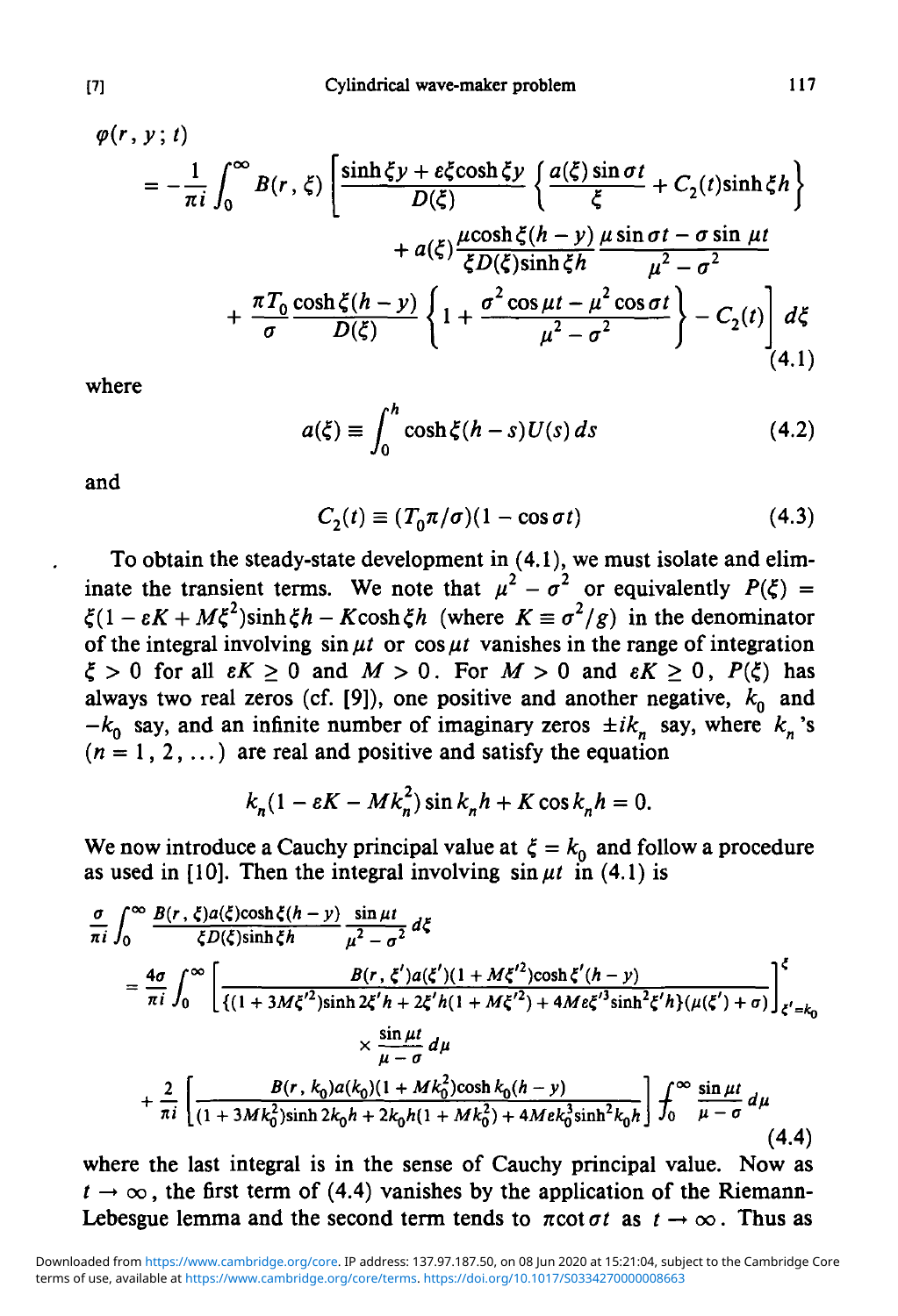$t \rightarrow \infty$ , (4.4) becomes

$$
-2i\cos\sigma t \left[ \frac{B(r, k_0)a(k_0)(1 - \varepsilon K + Mk_0^2)\cosh k_0(h - y)}{(1 - \varepsilon K + 3Mk_0^2)\sinh 2k_0h + 2k_0h(1 - \varepsilon K + Mk_0^2)} \right] \tag{4.5}
$$

By a similar technique, the integral involving  $\cos \mu t$  in (4.1) becomes for large *t*

$$
-2iM\pi\sin\sigma t\left[\frac{B(r, k_0)D(k_0)\mu(k_0)(1 + \varepsilon K + Mk_0^2)\cosh k_0(h - y)}{(1 + Mk_0^2)\{(1 - \varepsilon K + 3Mk_0^2)\sinh 2k_0h + 2k_0h(1 - \varepsilon K + Mk_0^2)\}}\right] \quad (4.6)
$$

We thus finally obtain  $\varphi$  for large t as

$$
\varphi(r, y, t) \sim -\frac{1}{\pi i} \int_0^\infty \left[ \frac{ga(\xi) \sin \sigma t}{\xi D(\xi)} \left\{ \frac{\xi (1 - \varepsilon K + M \xi^2) \cosh \xi y - K \sinh \xi y}{\mu^2 - \sigma^2} \right\} \right. \\ - \frac{gT_0 \pi \sinh \xi h}{\sigma D(\xi)} \cos \sigma t
$$

$$
\left\{ \frac{\xi (1 - \varepsilon K + M \xi^2) (\cosh \xi y - 1) - K (\sinh \xi y - \coth \xi h)}{\mu^2 - \sigma^2} \right\} \\ + \frac{T_0 \pi}{\sigma} (\cosh \xi y - 1) \right] B(r, \xi) d\xi
$$

$$
- 2i \frac{B(r, k_0)(1 - \varepsilon K + M k_0^2) \cosh k_0 (h - y)}{\Delta_0}
$$

$$
\cdot \left[ a(k_0) \cos \sigma t + M \pi \sin \sigma t \frac{D(k_0) \mu(k_0)}{1 + M k_0^2} \right]
$$
(4.7)

where

$$
\Delta_0 = (1 - \varepsilon K + 3Mk_0^2)\sinh 2k_0 h + 2k_0 h(1 - \varepsilon K + Mk_0^2)
$$
 (4.8)

For the evaluation of the integrals in (4.7), we rotate the contour involving the second kind Hankel functions clockwise by  $\pi$  and noting that

$$
\frac{H_0^{(2)}(r\xi e^{-i\pi})}{H_1^{(2)}(a\xi e^{-i\pi})}=-\frac{H_0^{(1)}(r\xi)}{H_1^{(1)}(a\xi)},
$$

terms of use, available at [https://www.cambridge.org/core/terms.](https://www.cambridge.org/core/terms) <https://doi.org/10.1017/S0334270000008663> Downloaded from [https://www.cambridge.org/core.](https://www.cambridge.org/core) IP address: 137.97.187.50, on 08 Jun 2020 at 15:21:04, subject to the Cambridge Core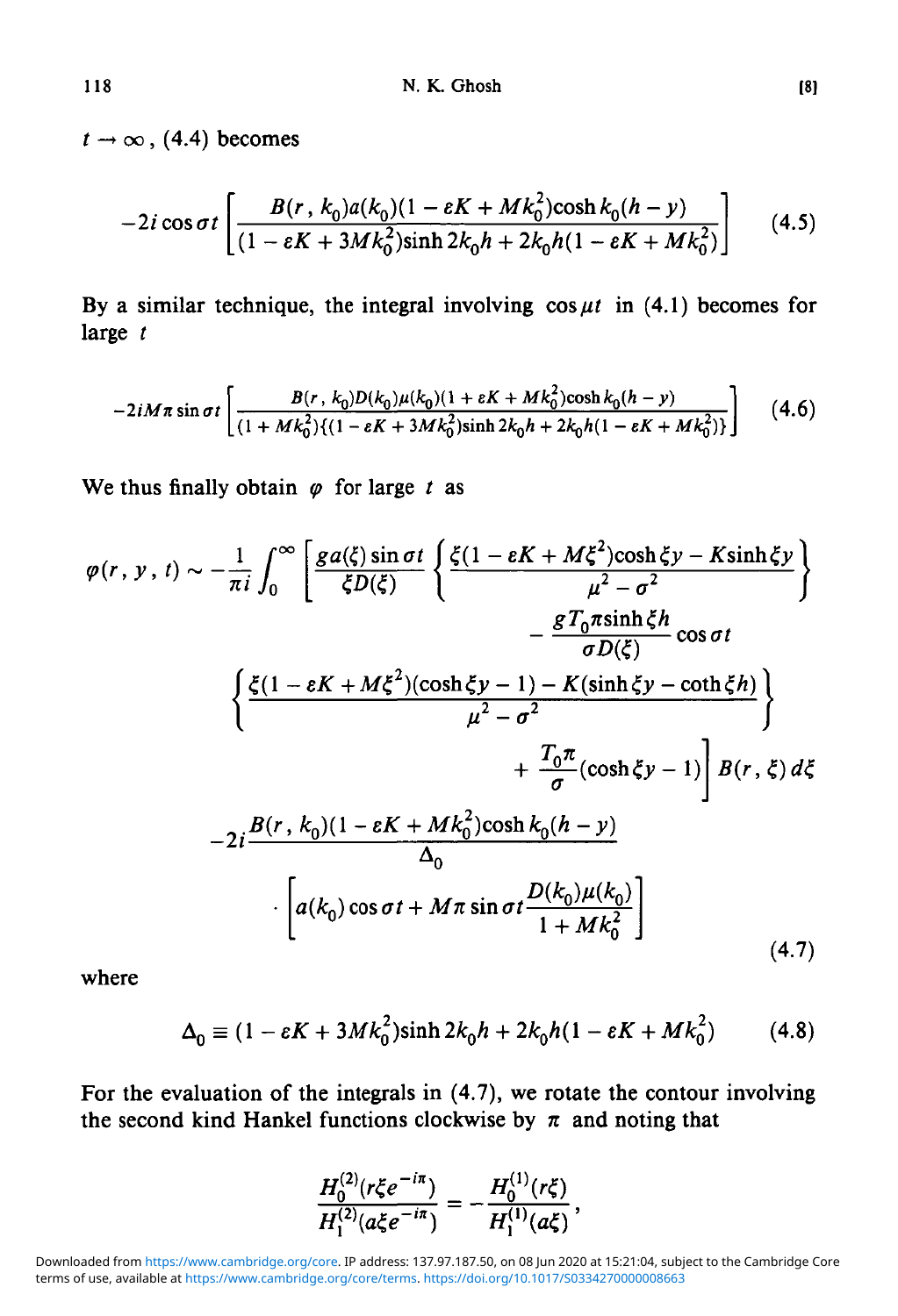(4.7) can then be written as

$$
\varphi(r, y; t) \sim -\frac{1}{\pi i} \int_{-\infty}^{\infty} \left[ \frac{ga(\xi)}{\xi D(\xi)} \sin \sigma t \left\{ \frac{\xi (1 - \varepsilon K + M\xi^2) \cosh \xi y - K \sinh \xi y}{\mu^2 - \sigma^2} \right\} \right. \\ \left. - \frac{gT_0 \pi \sinh \xi h}{\sigma D(\xi)} \cos \sigma t \right. \\ \left. \cdot \left\{ \frac{\xi (1 - \varepsilon K + M\xi^2) (\cosh \xi y - 1) - K (\sinh \xi y - \coth \xi h)}{\mu^2 - \sigma^2} \right\} \right. \\ \left. + \frac{T_0 \pi}{\sigma} (\cosh \xi y - 1) \right] \frac{H_0^{(1)}(r\xi)}{H_1^{(1)}(a\xi)} d\xi
$$

$$
- 2i \frac{B(r, k_0)(1 - \varepsilon K + Mk_0^2) \cosh k_0 (h - y)}{\Delta_0}
$$

$$
\cdot \left[ a(k_0) \cos \sigma t + M\pi \sin \sigma t \frac{D(k_0)\mu(k_0)}{1 + Mk_0^2} \right]. \tag{4.9}
$$

Making  $h \to \infty$ , the result given in [7] for  $\sigma < (g/\varepsilon)^{1/2}$  can be deduced from (4.9). The contour integrals in (4.9) can now be extended to the contour  $\Gamma$ , the whole real axis with indentations above the pole at  $\xi = -k_0$  and below the pole at  $\xi = k_0$ . Then this may be evaluated by the method of residues at the poles  $\zeta = \pm k_0$  and at  $\zeta = i k_n$   $(n = 1, 2, ...)$  after enclosing it by a semicircle of large radius in the upper half of the complex  $\xi$ -plane.

Thus we obtain  $\varphi$  after simplifications as

$$
\varphi(r, y, t) \sim -4 \sum_{n=1}^{\infty} \frac{K_0(rk_n)}{K_1(ak_n)} \frac{\cos k_n(h-y)}{\Delta_n}
$$
  
 
$$
\times \{A_n(1 - \varepsilon K - Mk_n^2) \sin \sigma t - M\pi\sigma \cos k_n h \cdot \cos \sigma t\}
$$
  
 
$$
-4 \frac{\cosh k_0(h-y)}{\Delta_0 F} [a(k_0)(1 - \varepsilon K + Mk_0^2)(D \sin \sigma t + E \cos \sigma t) - M\pi\sigma \cosh k_0 h(D \cos \sigma t - E \sin \sigma t)]
$$
(4.10)

where

$$
\Delta_n \equiv (1 - \varepsilon K - 3Mk_n^2) \sin 2k_n h + 2k_n h(1 - \varepsilon K - Mk_n^2), \qquad (4.11)
$$

$$
A_n \equiv \int_0^n \cos k_n (h - y) U(s) ds,
$$
 (4.12)

$$
F \equiv J_1^2(ak_0) + Y_1^2(ak_0), \tag{4.13}
$$

$$
D \equiv J_0(k_0 r) J_1(k_0 a) + Y_0(k_0 r) Y_1(k_0 a) , \qquad (4.14)
$$

$$
E \equiv J_0(k_0 r) Y_1(k_0 r) - J_1(k_0 a) Y_0(k_0 r)
$$
\n(4.15)

terms of use, available at [https://www.cambridge.org/core/terms.](https://www.cambridge.org/core/terms) <https://doi.org/10.1017/S0334270000008663> Downloaded from [https://www.cambridge.org/core.](https://www.cambridge.org/core) IP address: 137.97.187.50, on 08 Jun 2020 at 15:21:04, subject to the Cambridge Core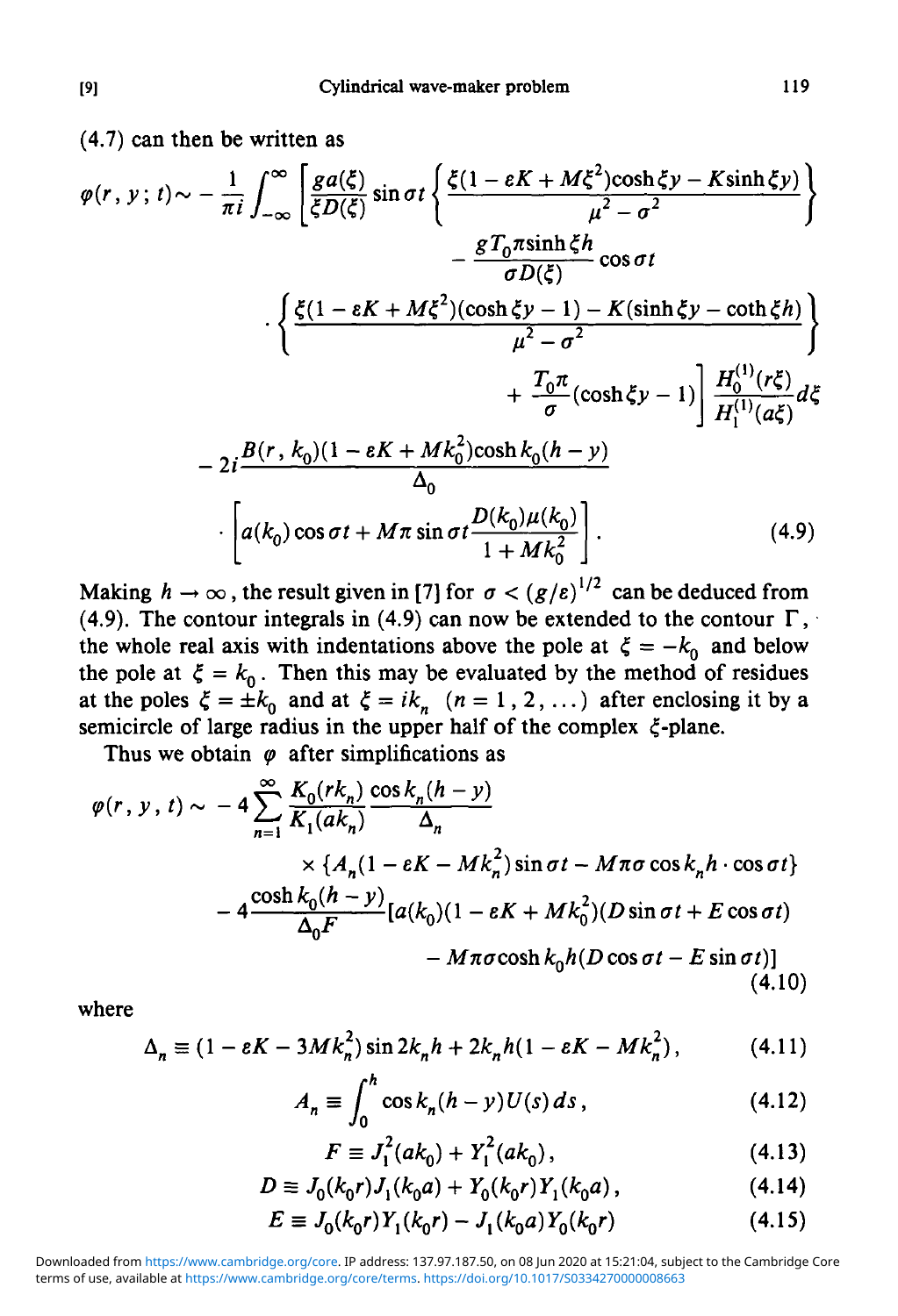and  $K_n$ 's  $(n = 0, 1)$  are the modified Bessel functions of second kind. Using  $(4.10)$  in  $(3.11)$ , we obtain the depression of the inertial surface for large time as

$$
\zeta(r, t) \sim -\frac{4\sigma}{g} \sum_{n=1}^{\infty} \frac{K_0(rk_n)}{K_1(ak_n)} \frac{(1 - Mk_n^2) \cos k_n h}{\Delta_n}
$$
  
 
$$
\times \left\{ A_n \cos \sigma t + \frac{M\pi \sigma \cos k_n h}{1 - eK - Mk_n^2} \sin \sigma t \right\}
$$
  
 
$$
-4\frac{\sigma}{g} \frac{\cosh k_0 h (1 + Mk_0^2)}{\Delta_0 F} \left[ a(k_0) (D \cos \sigma t - E \sin \sigma t) + M\pi \sigma \frac{\cosh k_0 h}{(1 - eK + Mk_0^2)} (D \sin \sigma t + E \cos \sigma t) \right].
$$
 (4.16)

As  $r \rightarrow \infty$  this becomes

$$
\zeta(r, t) \sim \left[ a(k_0) \{ J_1(k_0 a) \cos(k_0 r - \sigma t - \pi/4) + Y_1(k_0 a) \sin(k_0 r - \sigma t - \pi/4) \} + \{ Y_0(k_0 a) \cos(k_0 r - \sigma t - \pi/4) - J_1(k_0 a) \sin(k_0 r - \sigma t - \pi/4) \} \right] \qquad (4.17)
$$

$$
\cdot M \pi \sigma \frac{\cosh k_0 h}{(1 - \varepsilon K + M k_0^2)} \right] \qquad \cdot \left[ -\frac{2^{5/2}}{(\pi k_0 r)^{1/2}} \frac{\sigma (1 + M k_0^2)}{g \Delta_0 F} \right]
$$

which represent outgoing progressive waves. In the absence of the surface tension, (4.17) coincides with the corresponding result given in [8] (of course for  $\sigma < (g/\varepsilon)^{1/2}$ ).

### *5.* Conclusion

The velocity potential as well as the depression of the inertial surface in the problem of vertical cylindrical wave-maker in a liquid of uniform finite depth are derived when the effect of surface tension is included. In the absence of the inertial surface, (4.10) can be identified with the result given in (6.3) of [9] if we put  $\mu = i\sigma$  there and take the imaginary part of (6.3) in [9] after multiplying by  $e^{-i\sigma t}$ . In the absence of surface tension and inertial surface,